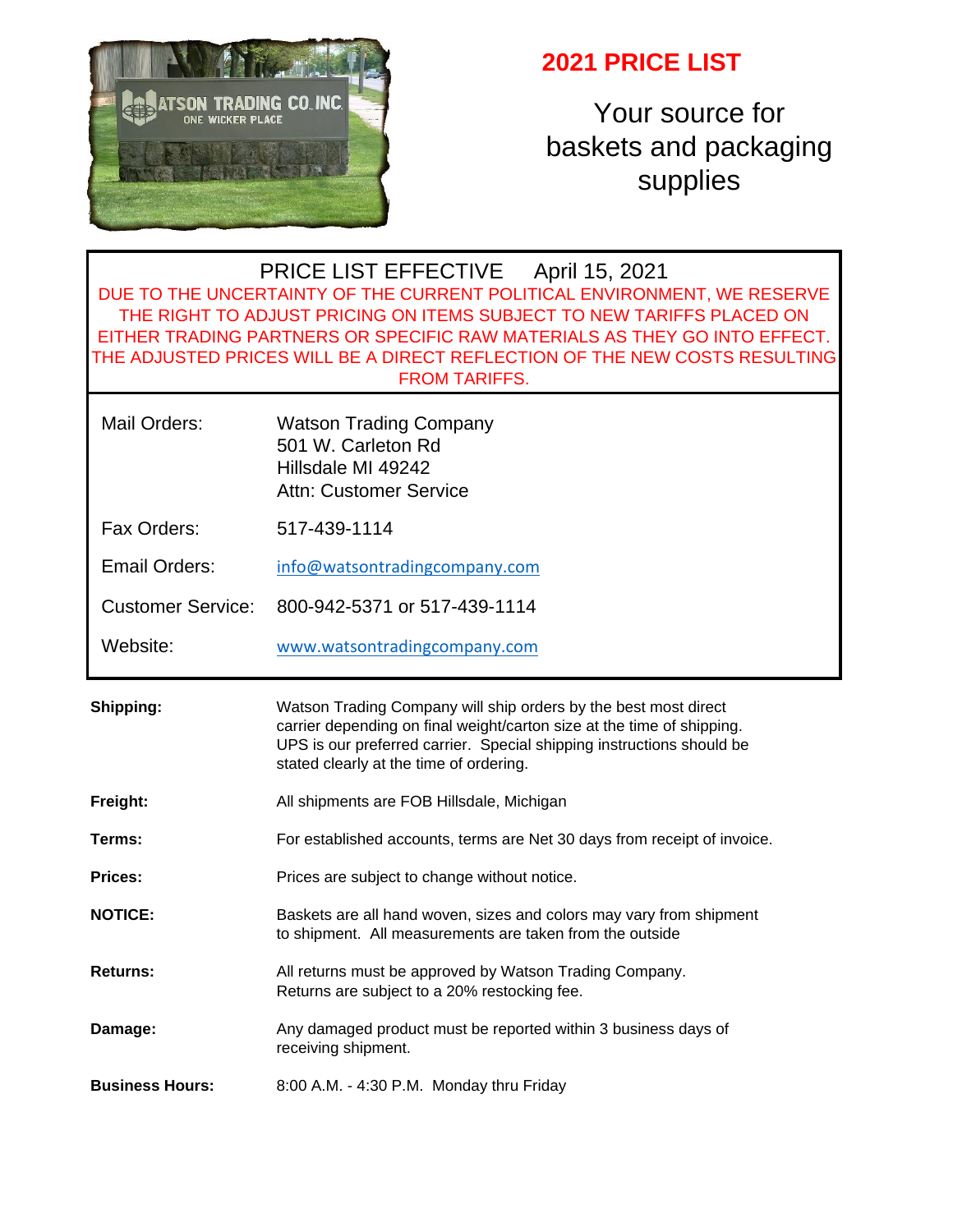## **BASKETS & DISPLAY BASKTS - LISTED IN NUMERICAL ORDER**

#### **ACCESSORIES - LISTED SEPERATLY IN NUMERICAL ORDER BY CATALOG PAGE**

**Suggested Retail Catagory - Baskets that are most commonly used for fruit baskets have**

**a Suggested Retail Catagory listed. This will help in selecting basket styles to fit in retail catalories.**

**Suggested retail prices are strictly an estimation based on our experiences.**

**Location and changing fruit costs can effect these suggestions.**

| Item#   | <b>Suggested Retail</b><br><b>Basket Filled</b><br><b>With Fruit</b> | Pack | Catalog<br><b>Price</b> | Item#   | <b>Suggested Retail</b><br><b>Basket Filled</b><br><b>With Fruit</b> | Pack |
|---------|----------------------------------------------------------------------|------|-------------------------|---------|----------------------------------------------------------------------|------|
| 100007h | 9.99 - 14.99                                                         | 48   | \$0.98                  | 1031631 | 14.99 - 19.99                                                        | 24   |
| 100009h | 9.99 - 14.99                                                         | 24   | \$1.18                  | 1031641 | 14.99 - 19.99                                                        | 24   |
| 100010h | 9.99 - 14.99                                                         | 24   | \$1.05                  | 1031642 | 14.99 - 19.99                                                        | 24   |
| 1001100 |                                                                      | 24   | \$5.00                  | 1031643 | 19.99 - 24.99                                                        | 24   |
| 1001121 | $9.99 - 14.99$                                                       | 24   | \$2.70                  | 1031651 | 14.99 - 19.99                                                        | 24   |
| 1001122 | 14.99 - 19.99                                                        | 24   | \$3.10                  | 1031700 | 14.99 - 19.99                                                        | 24   |
| 1001131 | $9.99 - 14.99$                                                       | 24   | \$3.20                  | 1031752 |                                                                      | 24   |
| 1001132 |                                                                      | 24   | \$3.50                  | 1032102 | 19.99 - 24.99                                                        | 12   |
| 1001140 | 14.99 - 19.99                                                        | 24   | \$6.80                  | 1032201 | 19.99 - 24.99                                                        | 6    |
| 1001141 | 14.99 - 19.99                                                        | 12   | \$7.40                  |         | Over 24.99                                                           |      |
|         | 19.99 - 24.99                                                        |      |                         | 1032252 |                                                                      | Each |
| 1001200 | 9.99 - 14.99                                                         | 24   | \$3.56                  | 1032255 |                                                                      | Each |
| 1001225 | 9.99 - 14.99                                                         | 24   | \$2.08                  | 1032501 | 14.99 - 19.99                                                        | 24   |
| 1001230 | 9.99 - 14.99                                                         | 24   | \$2.15                  | 1032601 | 14.99 - 19.99                                                        | 24   |
| 1001250 | 9.99 - 14.99                                                         | 24   | \$3.24                  | 1032801 | 19.99 - 24.99                                                        | 24   |
| 1001301 | 9.99 - 14.99                                                         | 24   | \$1.98                  | 1032901 | 19.99 - 24.99                                                        | 12   |
| 1001501 | 14.99 - 19.99                                                        | 24   | \$4.79                  | 1036000 |                                                                      | S/3  |
| 1001601 | $9.99 - 14.99$                                                       | 24   | \$1.25                  | 1037100 | Over 24.99                                                           | 12   |
| 1001602 | 9.99 - 14.99                                                         | 24   | \$1.45                  | 1038000 | Over 24.99                                                           | 12   |
| 1001701 | 9.99 - 14.99                                                         | 24   | \$3.65                  | 1040011 | $9.99 - 14.99$                                                       | 24   |
| 1001702 | 14.99 - 19.99                                                        | 24   | \$4.20                  | 1040012 | 14.99 - 19.99                                                        | 24   |
| 1001801 | 9.99 - 14.99                                                         | 24   | \$1.97                  | 1040100 | 14.99 - 19.99                                                        | 24   |
| 1001901 | 14.99 - 19.99                                                        | 24   | \$5.60                  | 104014s | 14.99 - 19.99                                                        | 24   |
| 1029000 | 19.99 - 24.99                                                        | 24   | <b>DISC</b>             | 1040200 | 14.99 - 19.99                                                        | 24   |
| 1030201 | 14.99 - 19.99                                                        | 12   | \$6.50                  | 1040300 | 19.99 - 24.99                                                        | 24   |
| 1030401 | 19.99 - 24.99                                                        | 12   | \$6.17                  | 1040400 | 14.99 - 19.99                                                        | 24   |
| 1030402 | Over 24.99                                                           | 6    | \$7.80                  | 1041200 | Over 24.99                                                           | 24   |
| 1030551 | 19.99 - 24.99                                                        | 12   | \$8.55                  | 1041250 | Over 24.99                                                           | 24   |
| 1030552 | Over 24.99                                                           | 6    | \$10.45                 | 1041300 | 14.99 - 19.99                                                        | 24   |
| 1030601 | 14.99 - 19.99                                                        | 12   | \$6.67                  | 1041400 | $9.99 - 14.99$                                                       | 24   |
| 1030602 | 19.99 - 24.99                                                        | 6    | \$8.85                  | 1041500 | 14.99 - 19.99                                                        | 24   |
| 1030651 | 19.99 - 24.99                                                        | 12   | \$6.30                  | 1041600 | 9.99 - 14.99                                                         | 144  |
| 1030652 | Over 24.99                                                           | 6    | \$7.80                  | 1041601 | 14.99 - 19.99                                                        | 24   |
| 1030702 | 14.99 - 19.99                                                        | 24   | \$4.90                  | 1041602 | $9.99 - 14.99$                                                       | 48   |
| 1030703 | 19.99 - 24.99                                                        | 12   | \$6.98                  | 1041603 | 14.99 - 19.99                                                        | 24   |
| 1030751 | 19.99 - 24.99                                                        | 12   | \$7.50                  | 1041701 | 14.99 - 19.99                                                        | 24   |
| 1030752 | Over 24.99                                                           | 6    | \$9.80                  | 1041702 | 19.99 - 24.99                                                        | 24   |
| 1030761 | 19.99 - 24.99                                                        | 12   | \$7.00                  | 1041800 | $9.99 - 14.99$                                                       | 24   |
| 1030762 | Over 24.99                                                           | 12   | \$9.80                  | 1041801 | $9.99 - 14.99$                                                       | 24   |
| 1030763 | Over 24.99                                                           | 6    | \$11.70                 | 1041802 | 14.99 - 19.99                                                        | 24   |
| 1030800 | 14.99 - 19.99                                                        | 24   | \$2.63                  | 1041825 | 19.99 - 24.99                                                        | 24   |
| 1030900 | 14.99 - 19.99                                                        | 24   | \$5.50                  | 1041850 | $9.99 - 14.99$                                                       | 24   |
| 1031201 | 19.99 - 24.99                                                        | 24   | \$4.70                  | 1041900 | $9.99 - 14.99$                                                       | 24   |
| 1031202 | Over 24.99                                                           | 12   | \$6.00                  | 1043000 | 14.99 - 19.99                                                        | 24   |
| 1031611 | 14.99 - 19.99                                                        | 24   | \$4.75                  | 1043010 | $9.99 - 14.99$                                                       | 24   |
| 1031621 | $9.99 - 14.99$                                                       | 24   | \$4.30                  | 1043020 | $9.99 - 14.99$                                                       | 24   |

|                 |         | <b>Suggested Retail</b> |      |                         |
|-----------------|---------|-------------------------|------|-------------------------|
| atalog<br>Price |         | <b>Basket Filled</b>    |      | Catalog<br><b>Price</b> |
|                 | Item#   | <b>With Fruit</b>       | Pack |                         |
| \$0.98          | 1031631 | 14.99 - 19.99           | 24   | \$5.80                  |
| \$1.18          | 1031641 | 14.99 - 19.99           | 24   | \$1.23                  |
| \$1.05          | 1031642 | 14.99 - 19.99           | 24   | \$1.60                  |
| \$5.00          | 1031643 | 19.99 - 24.99           | 24   | \$1.74                  |
| \$2.70          | 1031651 | 14.99 - 19.99           | 24   | \$2.50                  |
| \$3.10          | 1031700 | 14.99 - 19.99           | 24   | \$2.25                  |
| \$3.20          | 1031752 | 19.99 - 24.99           | 24   | \$6.20                  |
| \$3.50          | 1032102 | 19.99 - 24.99           | 12   | \$10.50                 |
| \$6.80          | 1032201 | Over 24.99              | 6    | \$19.50                 |
| \$7.40          | 1032252 |                         | Each | \$30.45                 |
| \$3.56          | 1032255 |                         | Each | \$43.50                 |
| \$2.08          | 1032501 | 14.99 - 19.99           | 24   | \$4.15                  |
| \$2.15          | 1032601 | 14.99 - 19.99           | 24   | \$3.90                  |
| \$3.24          | 1032801 | 19.99 - 24.99           | 24   | \$6.30                  |
| \$1.98          | 1032901 | 19.99 - 24.99           | 12   | \$8.00                  |
| \$4.79          | 1036000 |                         | S/3  | \$38.00                 |
| \$1.25          | 1037100 | Over 24.99              | 12   | \$7.30                  |
| \$1.45          | 1038000 | Over 24.99              | 12   | \$6.80                  |
| \$3.65          | 1040011 | 9.99 - 14.99            | 24   | \$2.75                  |
| \$4.20          | 1040012 | 14.99 - 19.99           | 24   | \$3.10                  |
| \$1.97          | 1040100 | 14.99 - 19.99           | 24   | \$4.56                  |
| \$5.60          | 104014s | 14.99 - 19.99           | 24   | \$4.40                  |
| <b>DISC</b>     | 1040200 | 14.99 - 19.99           | 24   | \$4.56                  |
| \$6.50          | 1040300 | 19.99 - 24.99           | 24   | \$5.54                  |
| \$6.17          | 1040400 | 14.99 - 19.99           | 24   | \$4.38                  |
| \$7.80          | 1041200 | Over 24.99              | 24   | \$2.20                  |
| \$8.55          | 1041250 | Over 24.99              | 24   | \$2.00                  |
| \$10.45         | 1041300 | 14.99 - 19.99           | 24   | \$1.56                  |
| \$6.67          | 1041400 | $9.99 - 14.99$          | 24   | \$0.83                  |
| \$8.85          | 1041500 | 14.99 - 19.99           | 24   | \$1.40                  |
| \$6.30          | 1041600 | $9.99 - 14.99$          | 144  | \$0.97                  |
| \$7.80          | 1041601 | 14.99 - 19.99           | 24   | \$0.98                  |
| \$4.90          | 1041602 | $9.99 - 14.99$          | 48   | \$1.05                  |
| \$6.98          | 1041603 | 14.99 - 19.99           | 24   | \$1.30                  |
| \$7.50          | 1041701 | 14.99 - 19.99           | 24   | \$4.00                  |
| \$9.80          | 1041702 | 19.99 - 24.99           | 24   | \$5.60                  |
| \$7.00          | 1041800 | $9.99 - 14.99$          | 24   | \$4.17                  |
| \$9.80          | 1041801 | $9.99 - 14.99$          | 24   | \$2.75                  |
| 11.70ء          | 1041802 | 14.99 - 19.99           | 24   | \$3.50                  |
| \$2.63          | 1041825 | 19.99 - 24.99           | 24   | \$3.84                  |
| \$5.50          | 1041850 | $9.99 - 14.99$          | 24   | \$2.15                  |
| \$4.70          | 1041900 | $9.99 - 14.99$          | 24   | \$2.12                  |
| \$6.00          | 1043000 | 14.99 - 19.99           | 24   | \$3.40                  |
| \$4.75          | 1043010 | $9.99 - 14.99$          | 24   | \$2.60                  |
| \$4.30          | 1043020 | $9.99 - 14.99$          | 24   | \$2.60                  |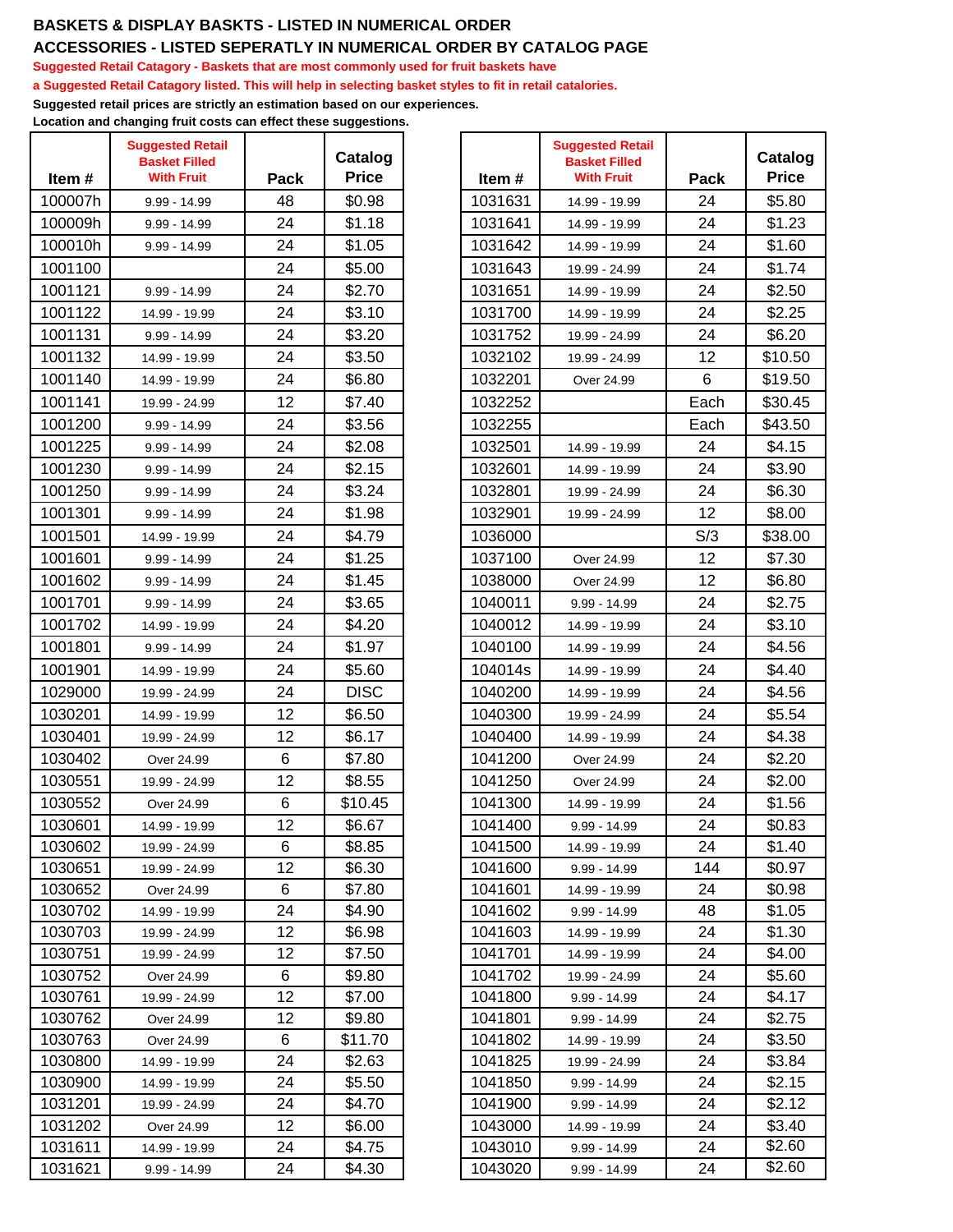#### **BASKETS & DISPLAY BASKTS - LISTED IN NUMERICAL ORDER ACCESSORIES - LISTED SEPERATLY IN NUMERICAL ORDER BY CATALOG PAGE**

| <b>Suggested Retail</b><br><b>Suggested Retail</b>                                                                |
|-------------------------------------------------------------------------------------------------------------------|
| Catalog<br><b>Basket Filled</b><br><b>Basket Filled</b><br><b>Price</b><br><b>With Fruit</b><br><b>With Fruit</b> |
| Pack<br>Item#<br>Item#                                                                                            |
| \$2.90<br>1043030<br>24<br>1053402<br>14.99 - 19.99                                                               |
| 24<br>1043050<br>\$2.60<br>1054100<br>$9.99 - 14.99$<br>14.99 - 19.99                                             |
| 24<br>1043060<br>1056001<br>\$2.60<br>$9.99 - 14.99$<br>9.99 - 14.99                                              |
| 24<br>\$2.30<br>1043070<br>1056002<br>9.99 - 14.99<br>19.99 - 24.99                                               |
| 24<br>1043080<br>\$2.55<br>1059001<br>14.99 - 19.99<br>14.99 - 19.99                                              |
| 24<br>1044010<br>\$2.60<br>1060000<br>$9.99 - 14.99$<br>14.99 - 19.99                                             |
| 24<br>1044020<br>\$2.60<br>1060020<br>$9.99 - 14.99$<br>14.99 - 19.99                                             |
| 24<br>1060025<br>1044100<br>\$2.60<br>$9.99 - 14.99$<br>9.99 - 14.99                                              |
| 1044200<br>24<br>\$2.60<br>1060030<br>$9.99 - 14.99$<br>19.99 - 24.99                                             |
| 1045003<br>12<br>\$6.55<br>1060050<br>19.99 - 24.99<br>19.99 - 24.99                                              |
| 24<br>\$1.43<br>1047201<br>1060055<br>14.99 - 19.99                                                               |
| 6<br>1047501<br>\$6.50<br>1060056<br>Over 24.99                                                                   |
| 6<br>1047601<br>\$4.80<br>1060061<br>Over 24.99<br>19.99 - 24.99                                                  |
| 6<br>1047602<br>\$6.40<br>1060062<br>Over 24.99<br>Over 24.99                                                     |
| 1048121<br>12<br>1060063<br>\$3.97<br>14.99 - 19.99                                                               |
| 12<br>1048125<br>\$4.15<br>1060064<br>14.99 - 19.99<br>19.99 - 24.99                                              |
| 12<br>\$3.94<br>1048126<br>1060066<br>14.99 - 19.99<br>Over 24.99                                                 |
| 1048200<br>24<br>\$5.60<br>1060067<br>Over 24.99<br>14.99 - 19.99                                                 |
| 1048300<br>24<br>\$4.20<br>1060070<br>14.99 - 19.99<br>19.99 - 24.99                                              |
| 24<br>1048401<br>\$5.00<br>1060071                                                                                |
| 14.99 - 19.99<br>19.99 - 24.99<br>12<br>1048402<br>1060072                                                        |
| \$6.85<br>19.99 - 24.99<br>Over 24.99<br>12                                                                       |
| 1048601<br>\$4.80<br>1060073<br>19.99 - 24.99<br>Over 24.99                                                       |
| 1048602<br>6<br>\$6.35<br>1060081<br>19.99 - 24.99<br>Over 24.99                                                  |
| 12<br>1049001<br>\$5.99<br>1060082<br>19.99 - 24.99<br>19.99 - 24.99                                              |
| 24<br>1049101<br>\$2.25<br>1060100<br>$9.99 - 14.99$<br>9.99 - 14.99                                              |
| 12<br>1049301<br>\$7.20<br>1060101<br>19.99 - 24.99<br>14.99 - 19.99                                              |
| 6<br>1049302<br>\$9.80<br>1060300<br>Over 24.99<br>Over 24.99                                                     |
| 1049401<br>12<br>\$4.70<br>1060600                                                                                |
| 12<br>\$6.95<br>1049501<br>1060601<br>19.99 - 24.99                                                               |
| 1049502<br>6<br>\$8.50<br>1060602<br>Over 24.99                                                                   |
| 24<br>1049601<br>\$4.70<br>1060645<br>14.99 - 19.99                                                               |
| 1049621<br>24<br>\$2.70<br>1060646<br>14.99 - 19.99                                                               |
| 1049631<br>24<br>\$3.40<br>1060650<br>$9.99 - 14.99$                                                              |
| 24<br>1060751<br>1049641<br>\$3.45<br>14.99 - 19.99                                                               |
| 1050101<br>48<br>\$1.10<br>1060752<br>$9.99 - 14.99$                                                              |
| 1050102<br>48<br>\$1.28<br>1060753<br>$9.99 - 14.99$                                                              |
| 1050200<br>48<br>1061002<br>\$1.40<br>9.99 - 14.99<br>Over 24.99                                                  |
| 1050500<br>24<br><b>DISC</b><br>1070008<br>14.99 - 19.99<br>14.99 - 19.99                                         |
| 24<br>1050515<br>\$3.10<br>1070010<br>14.99 - 19.99<br>19.99 - 24.99                                              |
| 1050516<br>24<br>\$2.89<br>1070012<br>14.99 - 19.99                                                               |
| 1051002<br>48<br>1070100<br>\$0.63<br>$9.99 - 14.99$                                                              |
| 1070101<br>1052001<br>24<br>\$3.50<br>14.99 - 19.99                                                               |
| 1052601<br>24<br>\$4.97<br>1070102<br>14.99 - 19.99                                                               |
| 24<br>1052602<br>\$7.20<br>1070103<br>19.99 - 24.99                                                               |
| 1052605-H<br>Each<br>\$10.75<br>1070118                                                                           |
| 1052701<br>\$5.55<br>1070119<br>24                                                                                |
| 12<br>\$5.70<br>1070120<br>1053200<br>19.99 - 24.99                                                               |
| 1053205<br>12<br>1070122<br>\$7.00<br>19.99 - 24.99                                                               |
| 12<br>\$5.12<br>1070123<br>1053210<br>19.99 - 24.99                                                               |

| <b>\CCESSORIES - LISTED SEPERATLY IN NUMERICAL ORDER BY CATALOG PAGE</b> |                                                 |          |                  |  |                    |                                                 |             |                       |
|--------------------------------------------------------------------------|-------------------------------------------------|----------|------------------|--|--------------------|-------------------------------------------------|-------------|-----------------------|
|                                                                          | <b>Suggested Retail</b><br><b>Basket Filled</b> |          | Catalog          |  |                    | <b>Suggested Retail</b><br><b>Basket Filled</b> |             | Catalog               |
| Item #                                                                   | <b>With Fruit</b>                               | Pack     | <b>Price</b>     |  | Item#              | <b>With Fruit</b>                               | <b>Pack</b> | <b>Price</b>          |
| 1043030                                                                  | 14.99 - 19.99                                   | 24       | \$2.90           |  | 1053402            |                                                 | 12          | \$3.25                |
| 1043050                                                                  | $9.99 - 14.99$                                  | 24       | \$2.60           |  | 1054100            | 14.99 - 19.99                                   | 24          | \$3.98                |
| 1043060                                                                  | $9.99 - 14.99$                                  | 24       | \$2.60           |  | 1056001            | $9.99 - 14.99$                                  | 24          | \$3.10                |
| 1043070                                                                  | 9.99 - 14.99                                    | 24       | \$2.30           |  | 1056002            | 19.99 - 24.99                                   | 24          | \$4.40                |
| 1043080                                                                  | 14.99 - 19.99                                   | 24       | \$2.55           |  | 1059001            | 14.99 - 19.99                                   | 24          | \$4.49                |
| 1044010                                                                  | $9.99 - 14.99$                                  | 24       | \$2.60           |  | 1060000            | 14.99 - 19.99                                   | 24          | \$5.20                |
| 1044020                                                                  | $9.99 - 14.99$                                  | 24       | \$2.60           |  | 1060020            | 14.99 - 19.99                                   | 24          | \$4.50                |
| 1044100                                                                  | 9.99 - 14.99                                    | 24       | \$2.60           |  | 1060025            | 9.99 - 14.99                                    | 24          | \$3.21                |
| 1044200                                                                  | 9.99 - 14.99                                    | 24       | \$2.60           |  | 1060030            | 19.99 - 24.99                                   | 24          | \$6.40                |
| 1045003                                                                  | 19.99 - 24.99                                   | 12       | \$6.55           |  | 1060050            | 19.99 - 24.99                                   | 24          | \$6.60                |
| 1047201                                                                  | 14.99 - 19.99                                   | 24       | \$1.43           |  | 1060055            |                                                 | 12          | \$8.00                |
| 1047501                                                                  | Over 24.99                                      | 6        | \$6.50           |  | 1060056            |                                                 | 12          | \$8.00                |
| 1047601                                                                  | Over 24.99                                      | 6        | \$4.80           |  | 1060061            | 19.99 - 24.99                                   | 12          | \$5.35                |
| 1047602                                                                  | Over 24.99                                      | 6        | \$6.40           |  | 1060062            | Over 24.99                                      | 12          | \$6.35                |
| 1048121                                                                  |                                                 | 12       | \$3.97           |  | 1060063            | 14.99 - 19.99                                   | 24          | \$4.20                |
| 1048125                                                                  | 14.99 - 19.99                                   | 12       | \$4.15           |  | 1060064            | 19.99 - 24.99                                   | 24          | \$5.80                |
| 1048126                                                                  | 14.99 - 19.99                                   | 12       | \$3.94           |  | 1060066            | Over 24.99                                      | 12          | \$12.00               |
| 1048200                                                                  | 14.99 - 19.99                                   | 24       | \$5.60           |  | 1060067            | Over 24.99                                      | 12          | \$9.00                |
| 1048300                                                                  | 14.99 - 19.99                                   | 24       | \$4.20           |  | 1060070            | 19.99 - 24.99                                   | 12          | \$5.90                |
| 1048401                                                                  | 14.99 - 19.99                                   | 24       | \$5.00           |  | 1060071            | 19.99 - 24.99                                   | 24          | \$5.90                |
| 1048402                                                                  | 19.99 - 24.99                                   | 12       | \$6.85           |  | 1060072            | Over 24.99                                      | 12          | \$8.40                |
| 1048601                                                                  | 19.99 - 24.99                                   | 12       | \$4.80           |  | 1060073            | Over 24.99                                      | 12          | \$8.99                |
| 1048602                                                                  | Over 24.99                                      | 6        | \$6.35           |  | 1060081            | 19.99 - 24.99                                   | 24          | \$7.20                |
| 1049001                                                                  | 19.99 - 24.99                                   | 12       | \$5.99           |  | 1060082            | 19.99 - 24.99                                   | 24          | \$7.20                |
| 1049101                                                                  | 9.99 - 14.99                                    | 24       | \$2.25           |  | 1060100            | 9.99 - 14.99                                    | 24          | \$3.30                |
| 1049301                                                                  | 19.99 - 24.99                                   | 12       | \$7.20           |  | 1060101            | 14.99 - 19.99                                   | 24          | \$4.50                |
| 1049302                                                                  | Over 24.99                                      | 6        | \$9.80           |  | 1060300            | Over 24.99                                      | 12          | \$10.20               |
| 1049401                                                                  |                                                 | 12       | \$4.70           |  | 1060600            |                                                 | 12          | \$9.60                |
| 1049501                                                                  | 19.99 - 24.99                                   | 12       | \$6.95           |  | 1060601            |                                                 | 24          | \$2.68                |
| 1049502                                                                  | Over 24.99                                      | 6        | \$8.50           |  | 1060602            |                                                 | 24          | \$5.85                |
| 1049601                                                                  | 14.99 - 19.99                                   | 24       | \$4.70           |  | 1060645            |                                                 | 12          | \$3.70                |
| 1049621                                                                  | 14.99 - 19.99                                   | 24       | \$2.70           |  | 1060646            |                                                 | 12          | \$6.00                |
| 1049631                                                                  | $9.99 - 14.99$                                  | 24       | \$3.40           |  | 1060650            |                                                 | 24          | \$5.30                |
| 1049641                                                                  | 14.99 - 19.99                                   | 24       | \$3.45           |  | 1060751            |                                                 | 6           | \$15.00               |
| 1050101                                                                  | $9.99 - 14.99$                                  | 48       | \$1.10           |  | 1060752            |                                                 | 6           | \$15.00               |
| 1050102                                                                  | 9.99 - 14.99                                    | 48       | \$1.28           |  | 1060753            |                                                 | 6           | \$9.00                |
| 1050200                                                                  | $9.99 - 14.99$                                  | 48       | \$1.40           |  | 1061002            | Over 24.99                                      | 6           | <b>DISC</b>           |
| 1050500                                                                  | 14.99 - 19.99                                   | 24       | <b>DISC</b>      |  | 1070008            | 14.99 - 19.99                                   | 24          | \$3.30                |
| 1050515                                                                  | 14.99 - 19.99                                   | 24       | \$3.10           |  | 1070010            | 19.99 - 24.99                                   | 24          | \$4.20                |
| 1050516                                                                  | 14.99 - 19.99                                   | 24       | \$2.89           |  | 1070012            |                                                 | 24          | \$5.50                |
| 1051002                                                                  | $9.99 - 14.99$                                  | 48       | \$0.63           |  | 1070100            |                                                 | 12          | \$3.02                |
| 1052001                                                                  | 14.99 - 19.99                                   | 24       | \$3.50           |  | 1070101            |                                                 | 12          | \$3.02                |
| 1052601                                                                  | 14.99 - 19.99                                   | 24       | \$4.97           |  | 1070102            |                                                 | 12          | \$3.40                |
| 1052602                                                                  | 19.99 - 24.99                                   | 24       | \$7.20           |  | 1070103            |                                                 | 12          | \$4.31                |
| 052605-H                                                                 |                                                 | Each     | \$10.75          |  | 1070118            |                                                 | 12          | \$3.49                |
| 1052701                                                                  |                                                 | 24       | \$5.55           |  | 1070119            |                                                 | 12          | \$3.60                |
| 1053200<br>1053205                                                       | 19.99 - 24.99                                   | 12<br>12 | \$5.70<br>\$7.00 |  | 1070120<br>1070122 |                                                 | 12<br>12    | <b>DISC</b><br>\$4.96 |
| 1053210                                                                  | 19.99 - 24.99<br>19.99 - 24.99                  | 12       | \$5.12           |  | 1070123            |                                                 | 12          | \$4.20                |
|                                                                          |                                                 |          |                  |  |                    |                                                 |             |                       |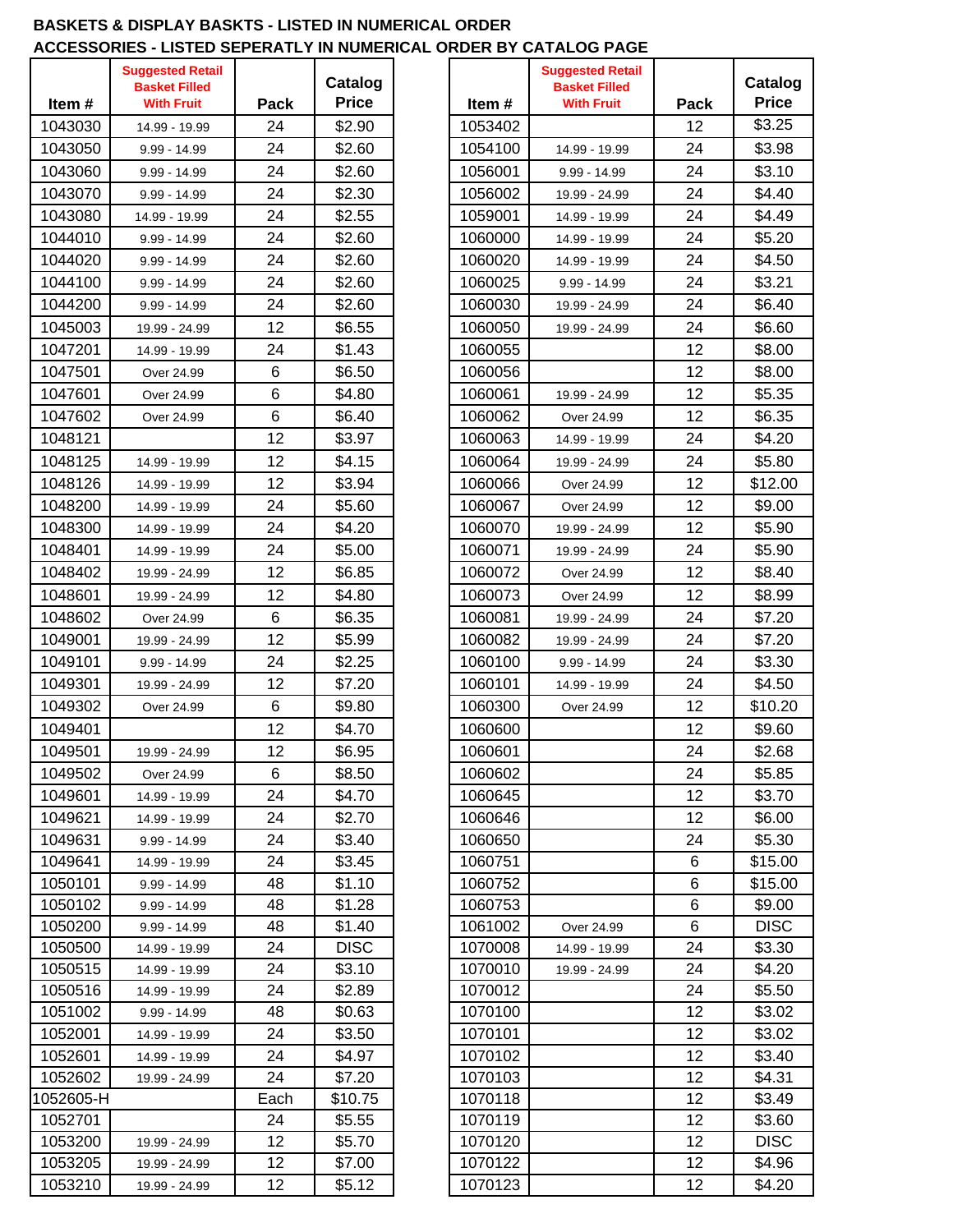#### **BASKETS & DISPLAY BASKTS - LISTED IN NUMERICAL ORDER ACCESSORIES - LISTED SEPERATLY IN NUMERICAL ORDER BY CATALOG PAGE**

| Item#     | <b>Suggested Retail</b><br><b>Basket Filled</b><br><b>With Fruit</b> | Pack | Catalog<br><b>Price</b> | Item#   | <b>Suggested Retail</b><br><b>Basket Filled</b><br><b>With Fruit</b> | Pack    | Catalog<br><b>Price</b> |
|-----------|----------------------------------------------------------------------|------|-------------------------|---------|----------------------------------------------------------------------|---------|-------------------------|
| 1070129   |                                                                      | 12   | \$4.70                  | 1083130 | 19.99 - 24.99                                                        | 24      | \$6.20                  |
| 1070201   |                                                                      | 12   | \$3.10                  | 1083201 | $9.99 - 14.99$                                                       | 48      | \$1.13                  |
| 1070202   |                                                                      | 12   | \$3.60                  | 1083202 | 9.99 - 14.99                                                         | 48      | \$1.13                  |
| 1070203   |                                                                      | 12   | \$4.55                  | 1083301 | 19.99 - 24.99                                                        | 12      | \$7.20                  |
| 1070219   |                                                                      | 12   | \$2.58                  | 1083500 | 9.99 - 14.99                                                         | 48      | \$0.99                  |
| 1070221   |                                                                      | 12   | \$3.20                  | 1083501 | 19.99 - 24.99                                                        | 24      | \$7.20                  |
| 1070222   |                                                                      | 12   | \$6.67                  | 1083600 | $9.99 - 14.99$                                                       | 24      | \$1.08                  |
| 1070401   |                                                                      | 12   | \$3.30                  | 1084100 | 14.99 - 19.99                                                        | 24      | \$5.58                  |
| 1070402   |                                                                      | 12   | \$3.40                  | 1084101 | 19.99 - 24.99                                                        | 12      | \$10.08                 |
| 1070403   |                                                                      | 12   | \$4.70                  | 1084150 | 19.99 - 24.99                                                        | 12      | \$8.25                  |
| 1070500   | Over 24.99                                                           | 12   | \$10.50                 | 1084160 | 19.99 - 24.99                                                        | 12      | \$6.60                  |
| 1070951   | 19.99 - 24.99                                                        | 12   | \$6.30                  | 1084500 | 19.99 - 24.99                                                        | 24      | \$5.30                  |
| 1070952   | Over 24.99                                                           | 6    | \$7.90                  | 1085002 | Over 24.99                                                           | 12      | \$7.99                  |
| 1073000   | 14.99 - 19.99                                                        | 24   | \$2.85                  | 1085052 | 14.99 - 19.99                                                        | 24      | \$3.20                  |
| 1073500   | 14.99 - 19.99                                                        | 12   | \$3.38                  | 1085101 | 9.99 - 14.99                                                         | 24      | \$1.50                  |
| 1077000   | 14.99 - 19.99                                                        | 24   | \$4.60                  | 1085102 | 9.99 - 14.99                                                         | 24      | \$1.90                  |
| 1078101   |                                                                      | 12   | \$8.50                  | 1085150 | 14.99 - 19.99                                                        | 12      | \$4.50                  |
| 1078102   |                                                                      | 6    | \$10.60                 | 1085201 | 14.99 - 19.99                                                        | 24      | \$3.90                  |
| 1079001   | 19.99 - 24.99                                                        | 12   | \$5.98                  | 1085202 | 19.99 - 24.99                                                        | 24      | \$3.99                  |
| 1079002   | Over 24.99                                                           | 12   | \$7.59                  | 1085203 | 14.99 - 19.99                                                        | 24      | \$3.90                  |
| 1080201   | 19.99 - 24.99                                                        | 24   | <b>DISC</b>             | 1085204 | 19.99 - 24.99                                                        | 24      | \$3.99                  |
| 1080202   | Over 24.99                                                           | 12   | \$9.00                  | 1085252 |                                                                      | Each    | \$49.75                 |
| 1080401   | Over 24.99                                                           | 12   | \$9.60                  | 1085255 |                                                                      | Each    | \$62.96                 |
| 1080402   | Over 24.99                                                           | 6    | \$11.31                 | 1085275 | 19.99 - 24.99                                                        | 24      | \$7.80                  |
| 1080802   | $9.99 - 14.99$                                                       | 24   | \$1.35                  | 1085300 | $9.99 - 14.99$                                                       | 24      | \$3.20                  |
| 1081101   | 19.99 - 24.99                                                        | 12   | \$7.20                  | 1085350 | 9.99 - 14.99                                                         | 24      | \$1.00                  |
| 1081201   | 19.99 - 24.99                                                        | 12   | \$7.70                  | 1085402 | Over 24.99                                                           | $\,6\,$ | \$6.27                  |
| 1081202   |                                                                      | 12   | \$9.50                  | 1085435 | 9.99 - 14.99                                                         | 24      | \$4.70                  |
| 1081203   |                                                                      | 6    | \$12.00                 | 1085505 | Over 24.99                                                           | $\,6\,$ | \$5.50                  |
| 1081701   |                                                                      | Each | \$34.00                 | 1085506 | Over 24.99                                                           | 6       | \$5.30                  |
| ss1082102 | 19.99 - 24.99                                                        | 12   | \$4.40                  | 1085510 | Over 24.99                                                           | 12      | \$4.70                  |
| 1082300   |                                                                      | Each | \$7.90                  | 1085512 | Over 24.99                                                           | 12      | \$4.80                  |
| 1082301   | 19.99 - 24.99                                                        | 12   | \$6.48                  | 1085515 | Over 24.99                                                           | 12      | \$5.20                  |
| 1082302   |                                                                      | 12   | \$9.35                  | 1085516 | Over 24.99                                                           | 12      | \$5.10                  |
| 1082303   |                                                                      | 6    | \$10.24                 | 1085520 | 14.99 - 19.99                                                        | 12      | \$3.85                  |
| 1082310   |                                                                      | Each | \$12.00                 | 1085530 | 14.99 - 19.99                                                        | 12      | \$3.90                  |
| 1082416   | Over 24.99                                                           | 6    | \$13.50                 | 1085540 | 14.99 - 19.99                                                        | 24      | \$3.50                  |
| 1082501   | Over 24.99                                                           | 12   | \$8.40                  | 1085550 | 14.99 - 19.99                                                        | 24      | \$3.50                  |
| 1082550   | Over 24.99                                                           | 12   | \$9.20                  | 1085560 | 14.99 - 19.99                                                        | 24      | \$3.80                  |
| 1082600   |                                                                      | Each | \$6.85                  | 1085601 | 14.99 - 19.99                                                        | 24      | \$4.80                  |
| 1082601   | 19.99 - 24.99                                                        | 12   | \$5.90                  | 1085602 | 14.99 - 19.99                                                        | 24      | <b>DISC</b>             |
| 1082602   | Over 24.99                                                           | 12   | \$7.85                  | 1085605 | 14.99 - 19.99                                                        | 24      | \$4.90                  |
| 1082650   |                                                                      | Each | \$10.25                 | 1085606 | 19.99 - 24.99                                                        | 12      | \$5.40                  |
| 1082675   |                                                                      | Each | \$8.50                  | 1085607 | 14.99 - 19.99                                                        | 24      | \$4.36                  |
| 1082800   |                                                                      | Each | \$7.79                  | 1085608 | 14.99 - 19.99                                                        | 24      | \$4.36                  |
| 1082850   |                                                                      | Each | \$9.35                  | 1085610 | $9.99 - 14.99$                                                       | 24      | \$3.90                  |
| 1083000   | $9.99 - 14.99$                                                       | 24   | \$2.65                  |         |                                                                      |         |                         |

| Item #             | <b>Suggested Retail</b><br><b>Basket Filled</b><br><b>With Fruit</b> | Pack     | Catalog<br><b>Price</b> |
|--------------------|----------------------------------------------------------------------|----------|-------------------------|
| 1083130            | 19.99 - 24.99                                                        | 24       | \$6.20                  |
| 1083201            | 9.99 - 14.99                                                         | 48       | \$1.13                  |
| 1083202            | 9.99 - 14.99                                                         | 48       | \$1.13                  |
| 1083301            | 19.99 - 24.99                                                        | 12       | \$7.20                  |
| 1083500            | $9.99 - 14.99$                                                       | 48       | \$0.99                  |
| 1083501            | 19.99 - 24.99                                                        | 24       | \$7.20                  |
| 1083600            | 9.99 - 14.99                                                         | 24       | \$1.08                  |
| 1084100            | 14.99 - 19.99                                                        | 24       | \$5.58                  |
| 1084101            | 19.99 - 24.99                                                        | 12       | \$10.08                 |
| 1084150            | 19.99 - 24.99                                                        | 12       | \$8.25                  |
| 1084160            | 19.99 - 24.99                                                        | 12       | \$6.60                  |
| 1084500            | 19.99 - 24.99                                                        | 24       | \$5.30                  |
| 1085002            | Over 24.99                                                           | 12       | \$7.99                  |
| 1085052            | 14.99 - 19.99                                                        | 24       | \$3.20                  |
| 1085101            | $9.99 - 14.99$                                                       | 24       | \$1.50                  |
| 1085102            | 9.99 - 14.99                                                         | 24       | \$1.90                  |
| 1085150            | 14.99 - 19.99                                                        | 12       | \$4.50                  |
| 1085201            | 14.99 - 19.99                                                        | 24       | \$3.90                  |
| 1085202            | 19.99 - 24.99                                                        | 24       | \$3.99                  |
| 1085203            | 14.99 - 19.99                                                        | 24       | \$3.90                  |
| 1085204            | 19.99 - 24.99                                                        | 24       | \$3.99                  |
| 1085252            |                                                                      | Each     | \$49.75                 |
| 1085255            |                                                                      | Each     | \$62.96                 |
| 1085275            | 19.99 - 24.99                                                        | 24       | \$7.80                  |
| 1085300            | 9.99 - 14.99                                                         | 24       | \$3.20                  |
| 1085350            | 9.99 - 14.99                                                         | 24       | \$1.00                  |
| 1085402            | Over 24.99                                                           | 6        | \$6.27                  |
| 1085435            | 9.99 - 14.99                                                         | 24       | \$4.70                  |
| 1085505            | Over 24.99                                                           | 6        | \$5.50                  |
| 1085506            | Over 24.99                                                           | 6        | \$5.30                  |
| 1085510            | Over 24.99                                                           | 12       | \$4.70                  |
| 1085512            | Over 24.99                                                           | 12       | \$4.80                  |
| 1085515            | Over 24.99                                                           | 12       | \$5.20                  |
| 1085516            | Over 24.99                                                           | 12       | \$5.10                  |
| 1085520            | 14.99 - 19.99                                                        | 12       | \$3.85                  |
| 1085530            | 14.99 - 19.99                                                        | 12       | \$3.90                  |
| 1085540            | 14.99 - 19.99                                                        | 24       | \$3.50                  |
| 1085550            | 14.99 - 19.99                                                        | 24       | \$3.50                  |
| 1085560            | 14.99 - 19.99                                                        | 24       | \$3.80                  |
| 1085601            | 14.99 - 19.99                                                        | 24       | \$4.80                  |
| 1085602            | 14.99 - 19.99                                                        | 24       | <b>DISC</b>             |
| 1085605            | 14.99 - 19.99                                                        | 24       | \$4.90                  |
| 1085606            | 19.99 - 24.99                                                        | 12       | \$5.40                  |
| 1085607            | 14.99 - 19.99                                                        | 24       | \$4.36                  |
| 1085608<br>1085610 | 14.99 - 19.99                                                        | 24<br>24 | \$4.36<br>\$3.90        |
|                    | 9.99 - 14.99                                                         |          |                         |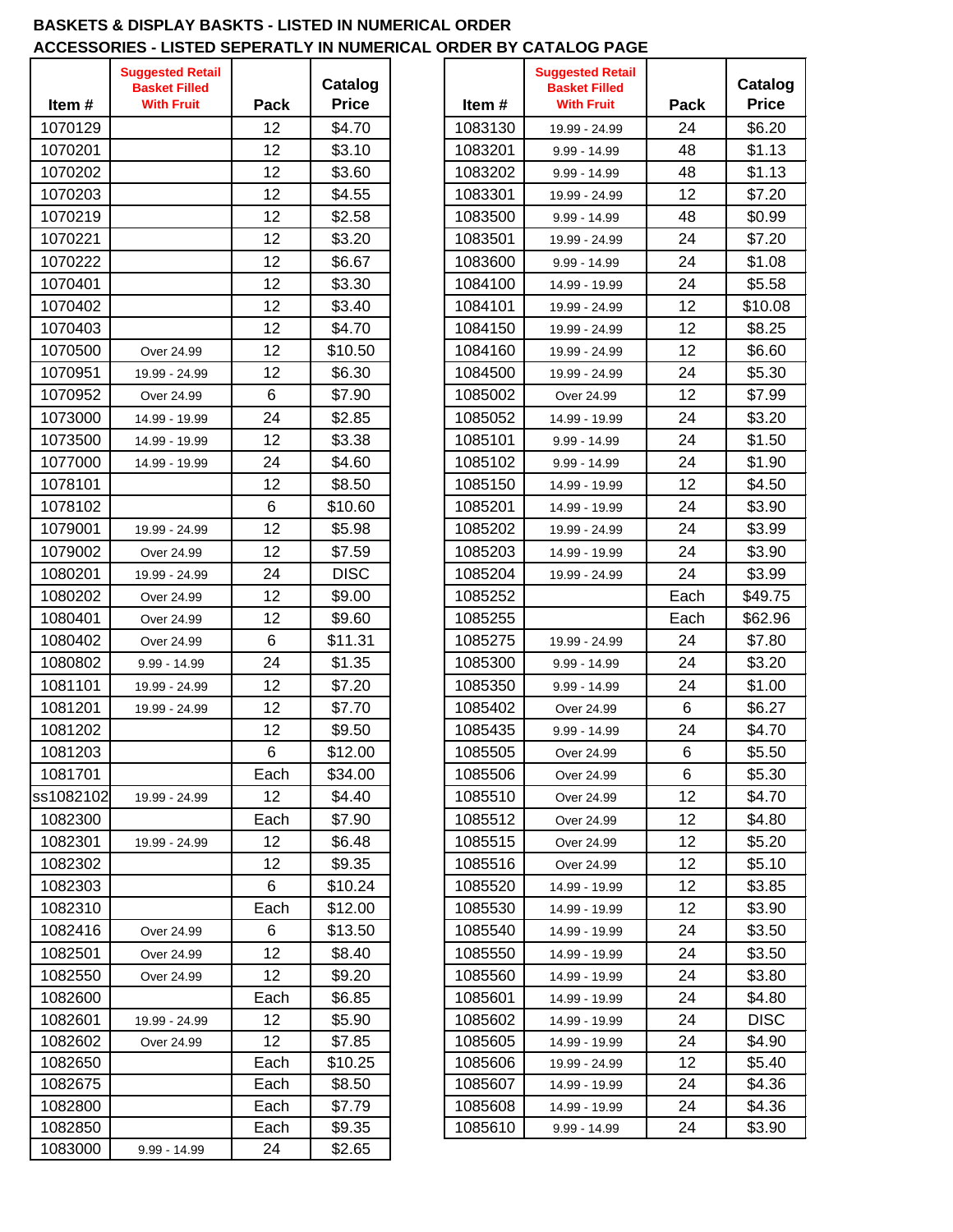#### **BASKETS & DISPLAY BASKTS - LISTED IN NUMERICAL ORDER ACCESSORIES - LISTED SEPERATLY IN NUMERICAL ORDER BY CATALOG PAGE**

|                  | <b>Suggested Retail</b>                   |                 |                         |                                    | <b>Suggested Retail</b>                   |              |
|------------------|-------------------------------------------|-----------------|-------------------------|------------------------------------|-------------------------------------------|--------------|
|                  | <b>Basket Filled</b><br><b>With Fruit</b> |                 | Catalog<br><b>Price</b> |                                    | <b>Basket Filled</b><br><b>With Fruit</b> |              |
| Item#<br>1085615 |                                           | Pack<br>24      | \$4.92                  | Item#<br>1093070                   |                                           | Pack<br>Each |
| 1085625          | 14.99 - 19.99<br>19.99 - 24.99            | $\overline{24}$ | \$5.73                  | 1094102                            |                                           | Each         |
| 1085626          | 19.99 - 24.99                             | 24              | \$5.73                  | 1094103                            |                                           | Each         |
| 1085680          | Over 24.99                                | 12              | \$9.40                  | 1094201                            |                                           | Each         |
| 1085681          | Over 24.99                                | 12              | \$5.99                  | 1094202                            |                                           | Each         |
| 1085701          | 19.99 - 24.99                             | 12              | \$5.60                  | 1094203                            |                                           | Each         |
| 1086001          | 19.99 - 24.99                             | $\overline{12}$ | \$7.48                  | 1097101                            |                                           | Each         |
| 1086002          | Over 24.99                                | 6               | \$10.60                 | 1097102                            | $9.99 - 14.99$                            | 24           |
| 1087100          | 19.99 - 24.99                             | 12              | \$4.20                  | 3000100                            | 14.99 - 19.99                             | 24           |
| 1087101          | 19.99 - 24.99                             | 12              | \$5.24                  | 7000195                            |                                           | Each         |
| 1088001          | 14.99 - 19.99                             | 12              | \$4.44                  | 7000200                            |                                           | Each         |
| 1088002          | Over 24.99                                | 12              | \$6.31                  | 7000250                            |                                           | Each         |
| 1090100          |                                           | Each            | \$7.00                  | 7000900                            |                                           | Each         |
| 1090120          |                                           | Each            | \$11.00                 | 7000950                            |                                           | Each         |
| 1090180          |                                           | Each            | \$26.00                 | 9100113                            |                                           | Each         |
| 1090200          |                                           | Each            | \$74.00                 | 9100163                            |                                           | Each         |
| 1090301          |                                           | Each            | \$10.50                 | 9600010                            |                                           | Each         |
| 1090302          |                                           | Each            | \$14.30                 | 9923322                            |                                           | Each         |
| 1090503          |                                           | Each            | \$13.00                 | K2023                              |                                           | Each         |
| 1090510          |                                           | Each            | \$9.19                  | <b>SHRINK BAGS / ROLLED WRAP /</b> |                                           |              |
|                  |                                           |                 |                         |                                    | <b>GIFT CARDS / HEAT GUNS/ TURN TABLE</b> |              |
| 1090512          |                                           | Each            | \$10.50                 |                                    |                                           |              |
| 1090514          |                                           | Each            | \$13.10                 | Page 14                            |                                           |              |
| 1090516          |                                           | Each            | \$7.50                  | Item#                              |                                           | Pack         |
| 1091500          |                                           | Each            | \$14.00                 | 301A120V                           |                                           | Each         |
| 1091700          |                                           | 6               | \$6.90                  | 9921515                            |                                           | Each         |
| 1091705          |                                           | 6               | \$9.50                  | 9921544                            |                                           | Each         |
| 1092100          |                                           | Each            | \$20.85                 | 9921644                            |                                           | Each         |
| 1092111          |                                           | Each            | \$10.40                 | <b>GIFT CARDS</b>                  |                                           | 24           |
|                  |                                           |                 |                         |                                    |                                           |              |
| 1092112          |                                           | Each            | \$11.89                 | <b>Turn Table</b>                  |                                           | Each         |
| 1092200          |                                           | Each            | \$21.40                 | ZP10A-25PK                         | Amber                                     | 25           |
| 1092312          |                                           | Each            | \$9.20                  | ZP14A-25PK                         | Amber                                     | 25           |
| 1092401          |                                           | Each            | \$25.00                 | ZP19A-25PK                         | Amber                                     | 25           |
| 1092402          |                                           | Each            | \$20.20                 | ZP24A-25PK                         | Amber                                     | 25           |
| 1092414          | Over 24.99                                | Each            | \$11.80                 | ZP26A-25PK                         | Amber                                     | 25           |
| 1092415          | Over 24.99                                | 12              | \$10.55                 | ZP10A-100PK                        | Amber                                     | 100          |
| 1092416          | 19.99 - 24.99                             | 12              | \$8.60                  | ZP14A-100PK                        | Amber                                     | 100          |
| 1092420          | Over 24.99                                | 12              | \$6.24                  | ZP18A-100PK                        | Amber                                     | 100          |
| 1092421          | Over 24.99                                | Each            | \$10.02                 | ZP19A-100PK                        | Amber                                     | 100          |
| 1092422          |                                           | Each            | \$11.56                 | ZP24A-100PK                        | Amber                                     | 100          |
| 1092462          |                                           | Each            | \$28.00                 | ZP26A-100PK                        | Amber                                     | 100          |
| 1092463          |                                           | Each            | \$28.00                 | ZP10C-25PK                         | Clear                                     | 25           |
| 1092472          |                                           | Each            | \$50.00                 | ZP12C-25PK                         | Clear                                     | 25           |
| 1092473          |                                           | Each            | \$50.00                 | ZP14C-25PK                         | Clear                                     | 25           |
| 1092480          |                                           | Each            | \$50.00                 | ZP16x12C-25PK                      | Clear                                     | 25           |
| 1092481          |                                           | Each            | \$65.00                 | ZP16C-25PK                         | Clear                                     | 25           |
| 1092482          |                                           | Each            | \$65.00                 | ZP18C-25PK                         | Clear                                     | 25           |
| 1092483          |                                           | Each            | \$65.00                 | ZP19C-25PK                         | Clear                                     | 25           |
| 1092501          | 14.99 - 19.99                             | 24              | \$7.80                  | ZP20C-25PK                         | Clear                                     | 25           |
| 1092701          | Over 24.99                                | 12              | \$8.60                  | ZP21C-25PK                         | Clear                                     | 25           |
| 1093060          |                                           | Each            | \$8.60                  | ZP24C-25PK                         | Clear                                     | 25           |

| Item#   | <b>Suggested Retail</b><br><b>Basket Filled</b><br><b>With Fruit</b> | Pack            | Catalog<br><b>Price</b> | Item $#$                           | <b>Suggested Retail</b><br><b>Basket Filled</b><br><b>With Fruit</b> | Pack | Catalog<br><b>Price</b> |
|---------|----------------------------------------------------------------------|-----------------|-------------------------|------------------------------------|----------------------------------------------------------------------|------|-------------------------|
| 1085615 | 14.99 - 19.99                                                        | 24              | \$4.92                  | 1093070                            |                                                                      | Each | \$12.85                 |
| 1085625 | 19.99 - 24.99                                                        | 24              | \$5.73                  | 1094102                            |                                                                      | Each | $\sqrt{$6.92}$          |
| 1085626 | 19.99 - 24.99                                                        | $\overline{24}$ | \$5.73                  | 1094103                            |                                                                      | Each | \$8.87                  |
| 1085680 | Over 24.99                                                           | 12              | \$9.40                  | 1094201                            |                                                                      | Each | \$24.70                 |
| 1085681 | Over 24.99                                                           | 12              | \$5.99                  | 1094202                            |                                                                      | Each | \$25.90                 |
| 1085701 | 19.99 - 24.99                                                        | 12              | \$5.60                  | 1094203                            |                                                                      | Each | \$26.40                 |
| 1086001 | 19.99 - 24.99                                                        | $\overline{12}$ | \$7.48                  | 1097101                            |                                                                      | Each | \$12.38                 |
| 1086002 | Over 24.99                                                           | 6               | \$10.60                 | 1097102                            | $9.99 - 14.99$                                                       | 24   | <b>DISC</b>             |
| 1087100 | 19.99 - 24.99                                                        | 12              | \$4.20                  | 3000100                            | 14.99 - 19.99                                                        | 24   | \$2.76                  |
| 1087101 | 19.99 - 24.99                                                        | 12              | \$5.24                  | 7000195                            |                                                                      | Each | \$9.50                  |
| 1088001 | 14.99 - 19.99                                                        | 12              | \$4.44                  | 7000200                            |                                                                      | Each | \$13.00                 |
| 1088002 | Over 24.99                                                           | 12              | \$6.31                  | 7000250                            |                                                                      | Each | \$15.45                 |
| 1090100 |                                                                      | Each            | \$7.00                  | 7000900                            |                                                                      | Each | \$22.00                 |
| 1090120 |                                                                      | Each            | \$11.00                 | 7000950                            |                                                                      | Each | \$14.00                 |
| 1090180 |                                                                      | Each            | \$26.00                 | 9100113                            |                                                                      | Each | \$1.20                  |
| 1090200 |                                                                      | Each            | \$74.00                 | 9100163                            |                                                                      | Each | \$1.34                  |
| 1090301 |                                                                      | Each            | \$10.50                 | 9600010                            |                                                                      | Each | \$6.60                  |
| 1090302 |                                                                      | Each            | \$14.30                 | 9923322                            |                                                                      | Each | \$13.86                 |
| 1090503 |                                                                      | Each            | \$13.00                 | K2023                              |                                                                      | Each | \$80.00                 |
| 1090510 |                                                                      | Each            | \$9.19                  | <b>SHRINK BAGS / ROLLED WRAP /</b> |                                                                      |      |                         |
| 1090512 |                                                                      | Fach            | ፍ10 50                  |                                    | GIET CARDS / HEAT GUNS/TURN TARLE                                    |      |                         |

# GIFT CARDS / HEAT GUNS/ TURN TABLE

|         |               |      |         |                   |       |      | Catalog      |
|---------|---------------|------|---------|-------------------|-------|------|--------------|
| 1090516 |               | Each | \$7.50  | Item#             |       | Pack | <b>Price</b> |
| 1091500 |               | Each | \$14.00 | 301A120V          |       | Each | \$42.00      |
| 1091700 |               | 6    | \$6.90  | 9921515           |       | Each | \$9.20       |
| 1091705 |               | 6    | \$9.50  | 9921544           |       | Each | \$22.50      |
| 1092100 |               | Each | \$20.85 | 9921644           |       | Each | \$22.50      |
| 1092111 |               | Each | \$10.40 | <b>GIFT CARDS</b> |       | 24   | \$3.84       |
| 1092112 |               | Each | \$11.89 | <b>Turn Table</b> |       | Each | \$23.00      |
| 1092200 |               | Each | \$21.40 | ZP10A-25PK        | Amber | 25   | \$3.25       |
| 1092312 |               | Each | \$9.20  | ZP14A-25PK        | Amber | 25   | \$5.00       |
| 1092401 |               | Each | \$25.00 | ZP19A-25PK        | Amber | 25   | \$6.50       |
| 1092402 |               | Each | \$20.20 | ZP24A-25PK        | Amber | 25   | \$11.50      |
| 1092414 | Over 24.99    | Each | \$11.80 | ZP26A-25PK        | Amber | 25   | \$12.75      |
| 1092415 | Over 24.99    | 12   | \$10.55 | ZP10A-100PK       | Amber | 100  | \$11.00      |
| 1092416 | 19.99 - 24.99 | 12   | \$8.60  | ZP14A-100PK       | Amber | 100  | \$18.00      |
| 1092420 | Over 24.99    | 12   | \$6.24  | ZP18A-100PK       | Amber | 100  | \$21.00      |
| 1092421 | Over 24.99    | Each | \$10.02 | ZP19A-100PK       | Amber | 100  | \$24.00      |
| 1092422 |               | Each | \$11.56 | ZP24A-100PK       | Amber | 100  | \$43.00      |
| 1092462 |               | Each | \$28.00 | ZP26A-100PK       | Amber | 100  | \$48.00      |
| 1092463 |               | Each | \$28.00 | ZP10C-25PK        | Clear | 25   | \$3.25       |
| 1092472 |               | Each | \$50.00 | ZP12C-25PK        | Clear | 25   | \$3.50       |
| 1092473 |               | Each | \$50.00 | ZP14C-25PK        | Clear | 25   | \$5.00       |
| 1092480 |               | Each | \$50.00 | ZP16x12C-25PK     | Clear | 25   | \$4.25       |
| 1092481 |               | Each | \$65.00 | ZP16C-25PK        | Clear | 25   | \$4.50       |
| 1092482 |               | Each | \$65.00 | ZP18C-25PK        | Clear | 25   | \$8.75       |
| 1092483 |               | Each | \$65.00 | ZP19C-25PK        | Clear | 25   | \$6.50       |
| 1092501 | 14.99 - 19.99 | 24   | \$7.80  | ZP20C-25PK        | Clear | 25   | \$6.00       |
| 1092701 | Over 24.99    | 12   | \$8.60  | ZP21C-25PK        | Clear | 25   | \$6.50       |
| 1093060 |               | Each | \$8.60  | ZP24C-25PK        | Clear | 25   | \$11.50      |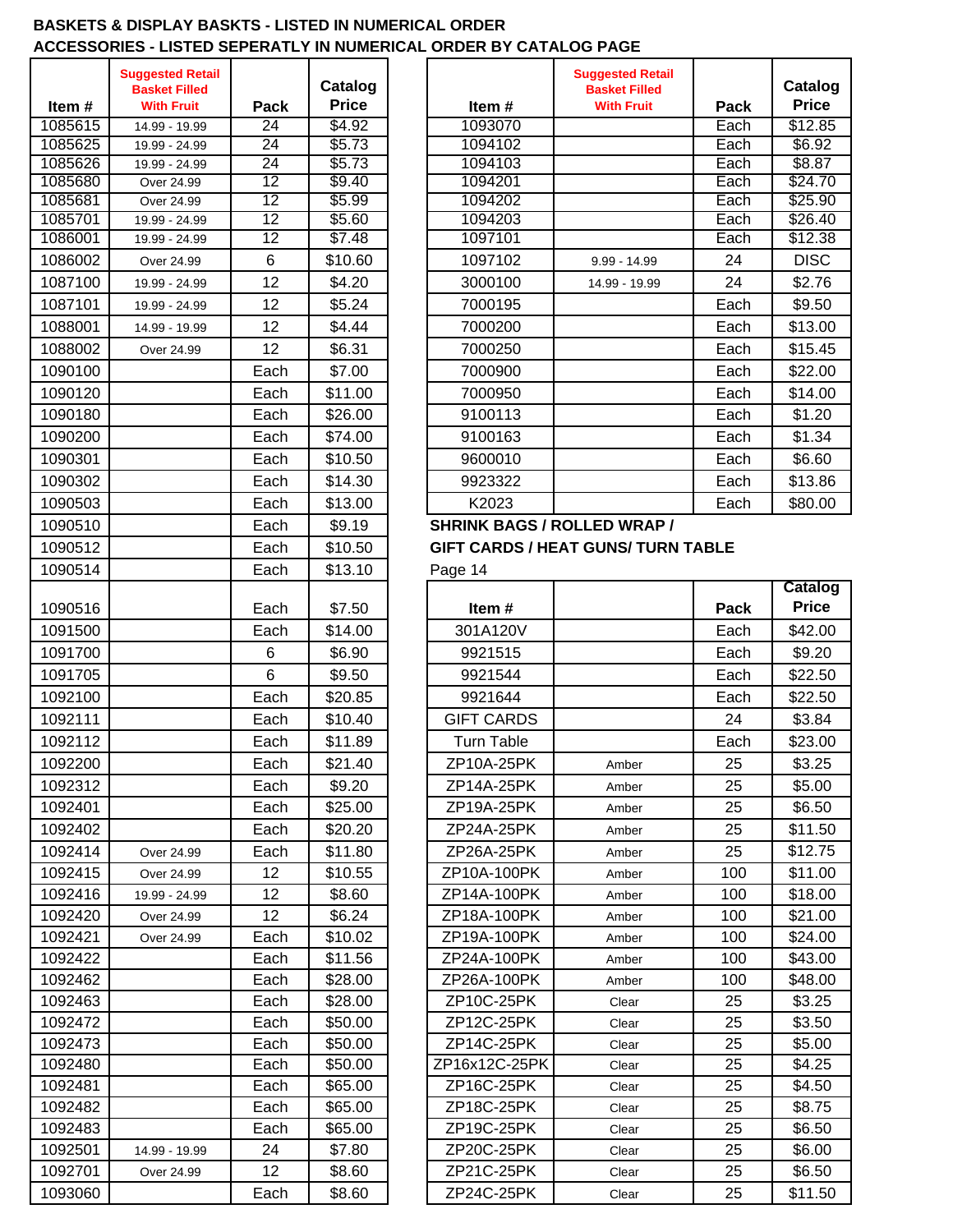#### **SHRINK BAGS & ROLLED WRAP SPRING FILL BASKET FILLER**

|                |       |      | <b>Catalog</b> |                     |                                                 |             | Catalog      |
|----------------|-------|------|----------------|---------------------|-------------------------------------------------|-------------|--------------|
| Item#          |       | Pack | <b>Price</b>   | Item#               |                                                 | Pack        | <b>Price</b> |
| ZP25C-25PK     | Clear | 25   | \$9.50         | C <sub>10</sub> TE  | Teal                                            | 10 Lb.      | \$29.50      |
| ZP26C-25PK     | Clear | 25   | \$12.75        | C <sub>10</sub> WH  | White                                           | 10 Lb.      | \$29.50      |
| ZP36C-25PK     | Clear | 25   | \$15.25        | C10YE               | Yellow                                          | 10 Lb.      | \$29.50      |
| ZP10C-100PK    | Clear | 100  | \$11.00        |                     |                                                 |             |              |
| ZP12C-100PK    | Clear | 100  | \$12.00        |                     | <b>SPRING FILL BASKET FILLER</b>                |             |              |
| ZP14C-100PK    | Clear | 100  | \$18.00        |                     | Metallic/Paper Blends & Very Fine Cut - Page 15 |             |              |
|                |       |      |                |                     |                                                 |             | Catalog      |
| ZP16x12C-100PK | Clear | 100  | \$15.00        | Item#               |                                                 | <b>Pack</b> | <b>Price</b> |
| ZP16C-100PK    | Clear | 100  | \$16.00        | GC10RE              | Red/Gold                                        | 10 Lb.      | \$53.00      |
| ZP18C-100PK    | Clear | 100  | \$33.00        | GC <sub>10</sub> WH | White/Gold                                      | 10 Lb.      | \$53.00      |
| ZP19C-100PK    | Clear | 100  | \$24.00        | GC10BK              | Black/Gold                                      | 10 Lb.      | \$53.00      |
| ZP20C-100PK    | Clear | 100  | \$22.00        | SC <sub>10</sub> BK | <b>Black/Silver</b>                             | 10 Lb.      | \$53.00      |
| ZP21C-100PK    | Clear | 100  | \$24.00        | SC <sub>10RE</sub>  | Red/Silver                                      | 10 Lb.      | \$53.00      |
| ZP24C-100PK    | Clear | 100  | \$43.00        | SC <sub>10</sub> WH | White/Silver                                    | 10 Lb.      | \$53.00      |
| ZP25C-100PK    | Clear | 100  | \$35.00        | V10BK               | <b>Black</b>                                    | 10 Lb.      | \$25.00      |
| ZP26C-100PK    | Clear | 100  | \$48.00        | V <sub>10</sub> CB  | <b>Christmas Blend</b>                          | 10 Lb.      | \$25.00      |
| ZP36C-100PK    | Clear | 100  | \$58.00        | V <sub>10FG</sub>   | Forest Green                                    | 10 Lb.      | \$25.00      |

#### **SPRING FILL BASKET FILLER**

Crinkle Cut Filler - Page 15

|                     |                     |        | <b>Catalog</b> |                         |                       |        |              |
|---------------------|---------------------|--------|----------------|-------------------------|-----------------------|--------|--------------|
| Item#               |                     | Pack   | <b>Price</b>   | V10RE                   | Red                   | 10 Lb. | \$25.00      |
| C10BK               | <b>Black</b>        | 10 Lb. | \$29.50        | V10WH                   | White                 | 10 Lb. | \$25.00      |
| C10BU               | Burgundy            | 10 Lb. | \$29.50        | <b>PULL STRING BOWS</b> |                       |        |              |
| C <sub>10</sub> CB  | Christmas Blend     | 10 Lb. | \$29.50        | Page 16                 |                       |        |              |
|                     |                     |        |                |                         |                       |        | Catalog      |
| C10CH               | Chocolate           | 10 Lb. | \$29.50        | Item#                   |                       | Pack   | <b>Price</b> |
| C <sub>10</sub> COG | Cognac              | 10 Lb. | \$29.50        | 9920800                 | Royal                 | 50     | \$28.00      |
| C10FG               | <b>Forest Green</b> | 10 Lb. | \$29.50        | 9920801                 | Red                   | 50     | \$28.00      |
| C <sub>10FV</sub>   | French Vanilla      | 10 Lb. | \$29.50        | 9920802                 | Green                 | 50     | \$28.00      |
| C <sub>10FU</sub>   | Fuschia             | 10 Lb. | \$29.50        | 9920803                 | Silver                | 50     | \$28.00      |
| C10GR               | Green               | 10 Lb. | \$29.50        | 9920804                 | Gold                  | 50     | \$28.00      |
| C10GT               | Green Tea           | 10 Lb. | <b>DISC</b>    | 9920810                 | Assortment            | 24     | \$10.80      |
| C <sub>10</sub> IV  | Ivory               | 10 Lb. | \$29.50        | 9920812                 | White                 | 50     | \$21.00      |
| C10KR               | Kraft               | 10 Lb. | \$23.00        | 9920813                 | Green                 | 50     | \$21.00      |
| C <sub>10</sub> LA  | Lavender            | 10 Lb. | \$29.50        | 9920814                 | Yellow                | 50     | \$21.00      |
| C10LG               | Lime Green          | 10 Lb. | \$29.50        | 9920816                 | Red                   | 50     | \$21.00      |
| C <sub>10</sub> LB  | Light Blue          | 10 Lb. | \$29.50        | 9920825                 | Assortment            | 24     | \$12.72      |
| C <sub>10</sub> LP  | Light Pink          | 10 Lb. | \$29.50        | 9920835                 | Assortment            | 24     | \$10.80      |
| C10NB               | Navy Blue           | 10 Lb. | \$29.50        | 9920841                 | Lt. Blue              | 50     | \$21.00      |
| C10OG               | Olive Green         | 10 Lb. | \$29.50        | 9920842                 | Pink                  | 50     | \$21.00      |
| <b>C10OR</b>        | Orange              | 10 Lb. | \$29.50        | 9920843                 | Lavender              | 50     | \$21.00      |
| C10PL               | Plum                | 10 Lb. | <b>DISC</b>    | 9920844                 | Mint Green            | 50     | \$21.00      |
| C10PU               | Purple              | 10 Lb. | \$29.50        | 9920846                 | Snowflake Print       | 25     | \$12.00      |
| C10RE               | Red                 | 10 Lb. | \$29.50        | 9920847                 | Plaid                 | 25     | \$12.00      |
| C10RB               | Royal Blue          | 10 Lb. | \$29.50        | 9920848                 | <b>Holiday Stripe</b> | 25     | \$12.00      |
| C10SB               | Sky Blue            | 10 Lb. | \$29.50        | 9920911                 | Silver                | 50     | \$17.50      |
| C10SG               | Slate Gray          | 10 Lb. | \$29.50        | 9920912                 | Gold                  | 50     | \$17.50      |

Page 14 Crinkle Cut Filler - Page 15

| atalog<br><b>Price</b> | Item#              |        | Pack   | Catalog<br><b>Price</b> |
|------------------------|--------------------|--------|--------|-------------------------|
| \$9.50                 | C <sub>10</sub> TE | Teal   | 10 Lb. | \$29.50                 |
| ነ12.75                 | C <sub>10</sub> WH | White  | 10 Lb. | \$29.50                 |
| ነ15.25                 | C <sub>10</sub> YE | Yellow | 10 Lb. | \$29.50                 |

#### **SPRING FILL BASKET FILLER**

|                              |              |        |                    |                     |                        |         | Catalog      |
|------------------------------|--------------|--------|--------------------|---------------------|------------------------|---------|--------------|
| 3x12C-100PK                  | Clear        | 100    | \$15.00            | Item $#$            |                        | Pack    | <b>Price</b> |
| 6C-100PK                     | Clear        | 100    | \$16.00            | GC10RE              | Red/Gold               | 10 Lb.  | \$53.00      |
| 8C-100PK                     | Clear        | 100    | \$33.00            | GC10WH              | White/Gold             | 10 Lb.  | \$53.00      |
| 9C-100PK                     | Clear        | 100    | \$24.00            | GC10BK              | Black/Gold             | 10 Lb.  | \$53.00      |
| 20C-100PK                    | Clear        | 100    | \$22.00            | SC <sub>10</sub> BK | <b>Black/Silver</b>    | 10 Lb.  | \$53.00      |
| 1C-100PK                     | Clear        | 100    | \$24.00            | SC <sub>10RE</sub>  | Red/Silver             | 10 Lb.  | \$53.00      |
| 24C-100PK                    | Clear        | 100    | \$43.00            | SC <sub>10</sub> WH | <b>White/Silver</b>    | 10 Lb.  | \$53.00      |
| ?5C-100PK                    | Clear        | 100    | \$35.00            | V <sub>10</sub> BK  | <b>Black</b>           | 10 Lb.  | \$25.00      |
| 26C-100PK                    | Clear        | 100    | \$48.00            | V10CB               | <b>Christmas Blend</b> | 10 Lb.  | \$25.00      |
| 86C-100PK                    | Clear        | 100    | \$58.00            | V <sub>10</sub> FG  | Forest Green           | 10 Lb.  | \$25.00      |
|                              |              |        |                    | V <sub>10FV</sub>   | French Vanilla         | 10 Lb.  | \$25.00      |
| <b>IG FILL BASKET FILLER</b> |              |        |                    | V <sub>10</sub> IV  | <b>Ivory</b>           | 10 Lb.  | \$25.00      |
| e Cut Filler - Page 15       |              |        | V <sub>10</sub> KR | Kraft               | 10 Lb.                 | \$25.00 |              |
|                              |              |        | Catalog            |                     |                        |         |              |
| Item#                        |              | Pack   | <b>Price</b>       | V <sub>10</sub> RE  | Red                    | 10 Lb.  | \$25.00      |
| C10BK                        | <b>Black</b> | 10 Lb. | \$29.50            | V <sub>10</sub> WH  | White                  | 10 Lb.  | \$25.00      |

#### **PULL STRING BOWS**

|                                |                     |        |             |         |                       |      | <b>Catalog</b> |
|--------------------------------|---------------------|--------|-------------|---------|-----------------------|------|----------------|
| C10CH                          | Chocolate           | 10 Lb. | \$29.50     | Item#   |                       | Pack | <b>Price</b>   |
| 210COG                         | Cognac              | 10 Lb. | \$29.50     | 9920800 | Royal                 | 50   | \$28.00        |
| C10FG                          | <b>Forest Green</b> | 10 Lb. | \$29.50     | 9920801 | Red                   | 50   | \$28.00        |
| C10FV                          | French Vanilla      | 10 Lb. | \$29.50     | 9920802 | Green                 | 50   | \$28.00        |
| C10FU                          | Fuschia             | 10 Lb. | \$29.50     | 9920803 | Silver                | 50   | \$28.00        |
| C <sub>10</sub> GR             | Green               | 10 Lb. | \$29.50     | 9920804 | Gold                  | 50   | \$28.00        |
| C10GT                          | Green Tea           | 10 Lb. | <b>DISC</b> | 9920810 | Assortment            | 24   | \$10.80        |
| C <sub>10</sub> IV             | <b>Ivory</b>        | 10 Lb. | \$29.50     | 9920812 | White                 | 50   | \$21.00        |
| C10KR                          | Kraft               | 10 Lb. | \$23.00     | 9920813 | Green                 | 50   | \$21.00        |
| C <sub>10</sub> LA             | Lavender            | 10 Lb. | \$29.50     | 9920814 | Yellow                | 50   | \$21.00        |
| C <sub>10</sub> L <sub>G</sub> | Lime Green          | 10 Lb. | \$29.50     | 9920816 | Red                   | 50   | \$21.00        |
| C <sub>10</sub> LB             | Light Blue          | 10 Lb. | \$29.50     | 9920825 | Assortment            | 24   | \$12.72        |
| C <sub>10</sub> LP             | <b>Light Pink</b>   | 10 Lb. | \$29.50     | 9920835 | Assortment            | 24   | \$10.80        |
| C10NB                          | Navy Blue           | 10 Lb. | \$29.50     | 9920841 | Lt. Blue              | 50   | \$21.00        |
| C10OG                          | Olive Green         | 10 Lb. | \$29.50     | 9920842 | Pink                  | 50   | \$21.00        |
| C10OR                          | Orange              | 10 Lb. | \$29.50     | 9920843 | Lavender              | 50   | \$21.00        |
| C10PL                          | Plum                | 10 Lb. | <b>DISC</b> | 9920844 | Mint Green            | 50   | \$21.00        |
| C10PU                          | Purple              | 10 Lb. | \$29.50     | 9920846 | Snowflake Print       | 25   | \$12.00        |
| C10RE                          | Red                 | 10 Lb. | \$29.50     | 9920847 | Plaid                 | 25   | \$12.00        |
| C10RB                          | Royal Blue          | 10 Lb. | \$29.50     | 9920848 | <b>Holiday Stripe</b> | 25   | \$12.00        |
| C10SB                          | Sky Blue            | 10 Lb. | \$29.50     | 9920911 | Silver                | 50   | \$17.50        |
| C10SG                          | Slate Gray          | 10 Lb. | \$29.50     | 9920912 | Gold                  | 50   | \$17.50        |
|                                |                     |        |             |         |                       |      |                |